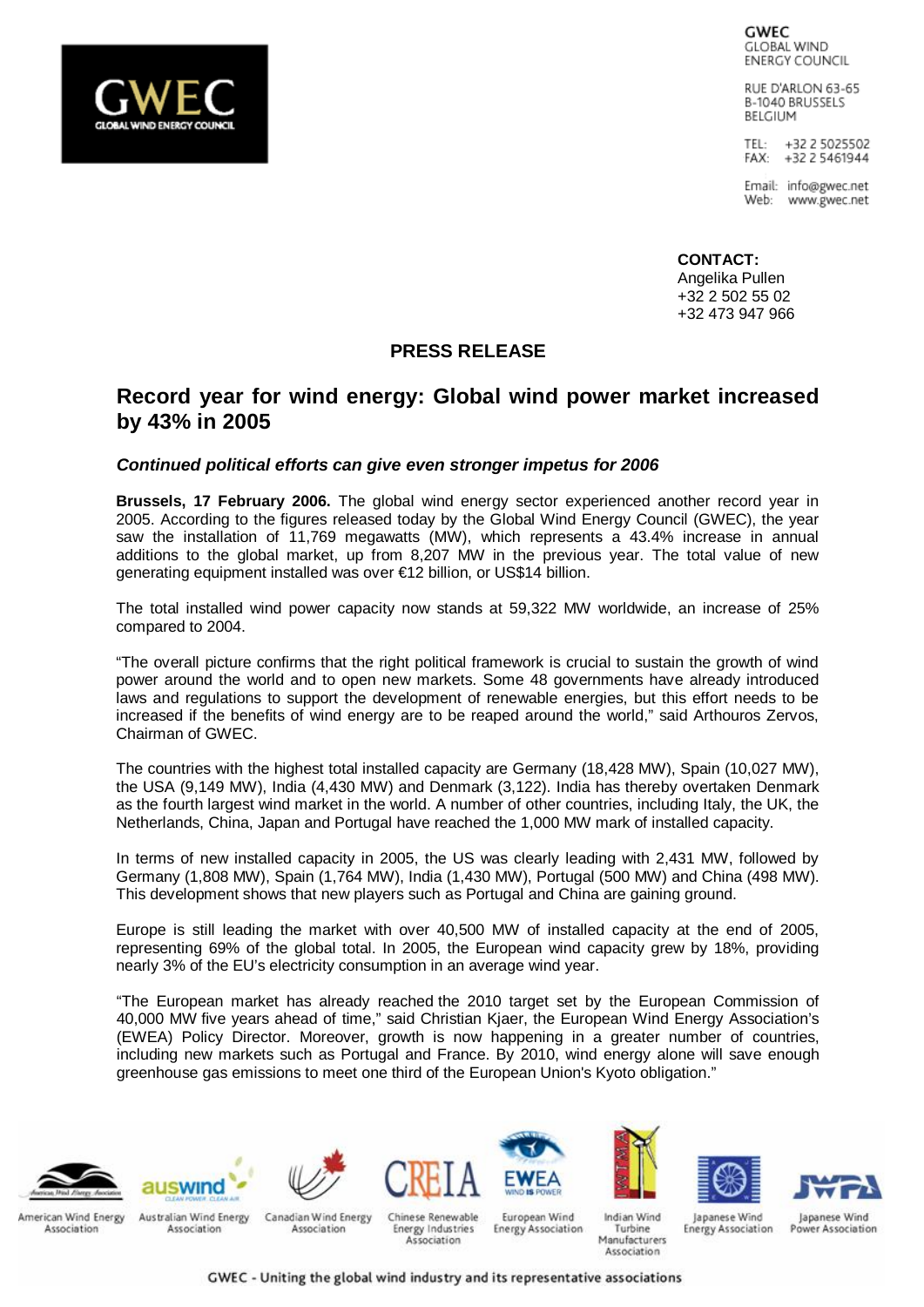Despite the continuing growth in Europe, the general trend shows that the sector is gradually becoming less reliant on a few key markets, and other regions are starting to catch up with Europe. The growth in the European market in 2005 only accounted for about half of the total new capacity, down from nearly three quarters in 2004.

Nearly a quarter of new capacity was installed in North America, where the total capacity increased by 37% in 2005, gaining momentum in both the US and Canada. The US wind energy industry broke earlier annual records of installed capacity with installing nearly 2,500 MW, which makes it the country with the most new wind power.

According to the American Wind Energy Association (AWEA), this is largely due to the current threeyear window of stability in the federal incentive for wind energy, the production tax credit (PCT). "Thanks to the Congress's extending the wind energy production credit before it expired for the first time in the credit's history, the wind industry is looking forward to several record-breaking years in a row," said AWEA's Executive Director Randall Swisher. Previous years had seen a constant up and down of the market, depending on whether the PTC had been renewed in time to create investor confidence.

The Canadian wind capacity increased by a staggering 53%. "Canada's wind energy industry is growing by leaps and bounds – and that's great news for Canadians who research shows are strongly in favour of wind energy," said Robert Hornung, President of the Canadian Wind Energy Association (CanWEA). "2005 will be remembered as the year Canada first started to seriously exploit its massive wind energy potential."

Asia has also experienced strong growth of over 49% of installed capacity, bringing the continent up to a total of over 7,135 MW. In 2005, the continent accounted for 20% of new installations. The strongest market here remains India with over 1,430 MW of new installed capacity, which takes its total figure up to 4,430 MW.

The Chinese market has been boosted in anticipation of the country's new Renewable Energy Law, which entered into force on 1 January 2006. As a result, nearly 500 MW of new capacity was installed in 2005, more than double the 2004 figure. This brings China up to 1,260 MW of capacity, thereby passing the 1,000 MW mark which is often deemed critical for sustained market growth.

"Thanks to the Renewable Energy law, the Chinese market has grown substantially in 2005. According to the list of approved projects and those under construction, 2,000 MW of wind capacity could be installed by the end of 2006. The goal for wind power in China by the end of 2010 is 5,000 MW," said Li Junfeng of the Chinese Renewable Energy Industry Association (CREIA).

The Australian market nearly doubled in 2005 with 328 MW of new installed capacity, bringing the total up to 708 MW. "The 2007 implementation of a state based market mechanism and a commitment by state governments to establish an emissions trading scheme will provide financial incentives to continue this growth," said Dominique Lafontaine, CEO of AusWind.

The relatively young African market saw a steady continuation of its growth, with an installation figure double that of 2004. The main countries experiencing growth are Egypt (230 MW, up from 145 MW) and Morocco (64 MW, up from 54 MW).

"Wind energy offers more that just power: it has the potential to support economic development, improve the security of energy supply, mitigate hydrocarbon price volatility, create jobs and contribute to substantial CO2 reductions. Without political support, however, wind energy remains at a competitive disadvantage due to distortions in the world's electricity markets created by decades of massive financial, political and structural support to conventional technologies," said Arthouros Zervos.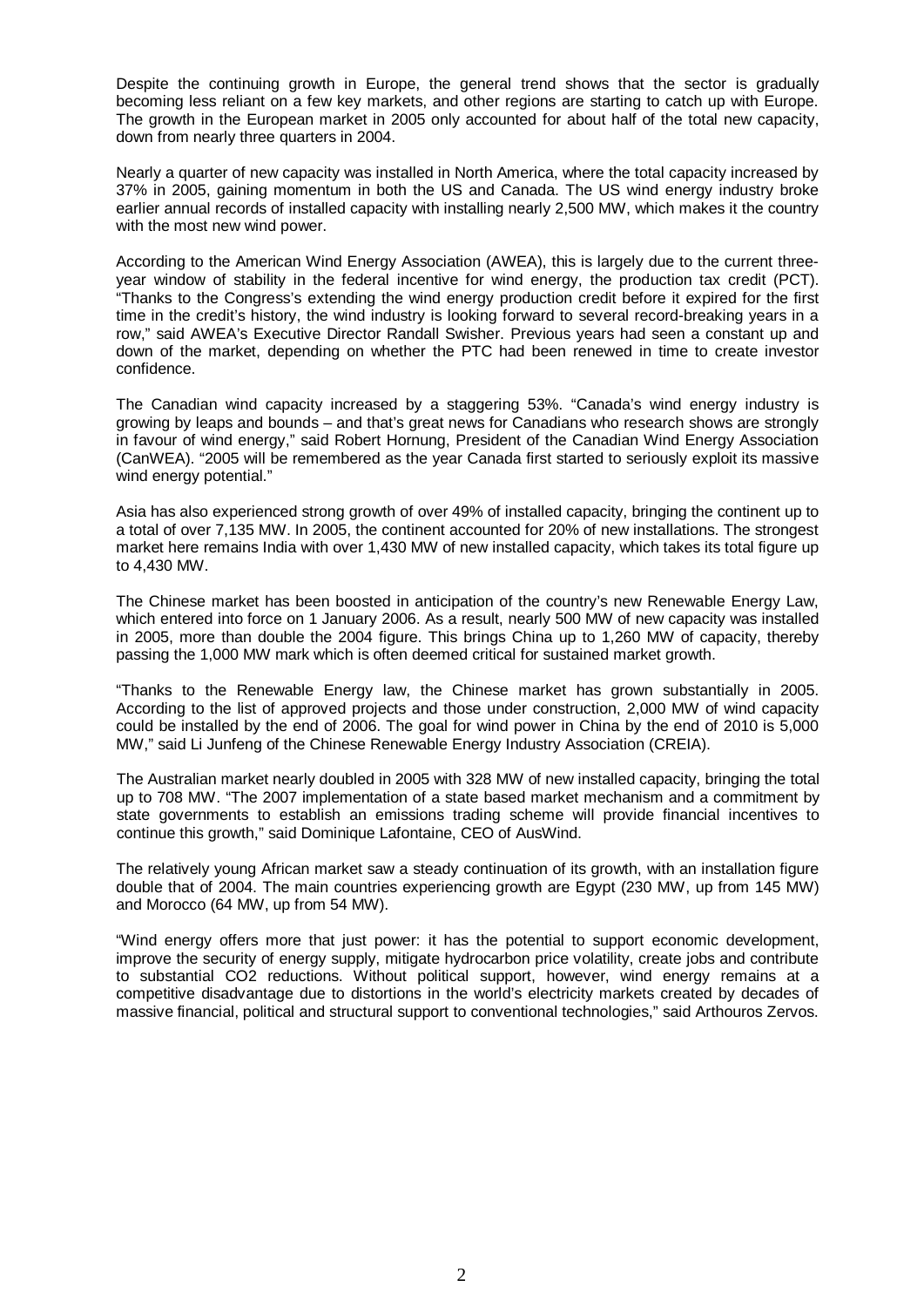#### **NOTES TO THE EDITOR:**

(1) Global Wind Energy Council (GWEC) – [www.gwec.net](http://www.gwec.net)

GWEC is the global forum for the wind energy sector, uniting the wind industry and its representative associations.

The member associations of GWEC operate in more than fifty countries and represent:

- Over 1,500 companies, organisations and institutions
- All the world's major wind turbine manufacturers
- 99% of the world 's more than 50,000 MW of installed wind power capacity

The GWEC association members are AWEA, Auswind; CanWEA; CREIA; EWEA; IWTMA; JWEA and JWPA. The corporate members include Airtricity, Acciona, Gamesa, Garrad Hassan, GE Energy, Hansen Transmissions, LM Glasfiber, Nordex, RES, Shell WindEnergy, Siemens, Suzlon and Vestas.

### **ANNEX**



| <b>Total capacity</b>    | <b>MW</b> | $\%$ |
|--------------------------|-----------|------|
| Germany                  | 18,428    | 31.0 |
| Spain                    | 10,027    | 16.9 |
| US                       | 9.149     | 15.4 |
| India                    | 4,430     | 7.5  |
| Denmark                  | 3,122     | 5.3  |
| Italy                    | 1,717     | 2.9  |
| UK                       | 1,353     | 2.3  |
| China                    | 1,260     | 2.1  |
| Japan                    | 1,231     | 2.1  |
| <b>NL</b>                | 1,219     | 2.1  |
| Top 10 - Total           | 51,936    | 87.5 |
| <b>Rest of the world</b> | 7,368     | 12.5 |
| <b>World total</b>       | 59,322    | 100  |



| <b>New capacity</b>      | <b>MW</b> | $\%$  |
|--------------------------|-----------|-------|
| US                       | 2,431     | 20.7  |
| Germany                  | 1,808     | 15.4  |
| Spain                    | 1,764     | 15.0  |
| India                    | 1,430     | 12.2  |
| Portugal                 | 500       | 4.2   |
| China                    | 498       | 4.2   |
| Italy                    | 452       | 3.8   |
| UK                       | 446       | 3.8   |
| France                   | 367       | 3.1   |
| Australia                | 328       | 2.8   |
| Total top 10             | 10,024    | 85.2  |
| <b>Rest of the world</b> | 1,745     | 14.8  |
| World total              | 11,769    | 100.0 |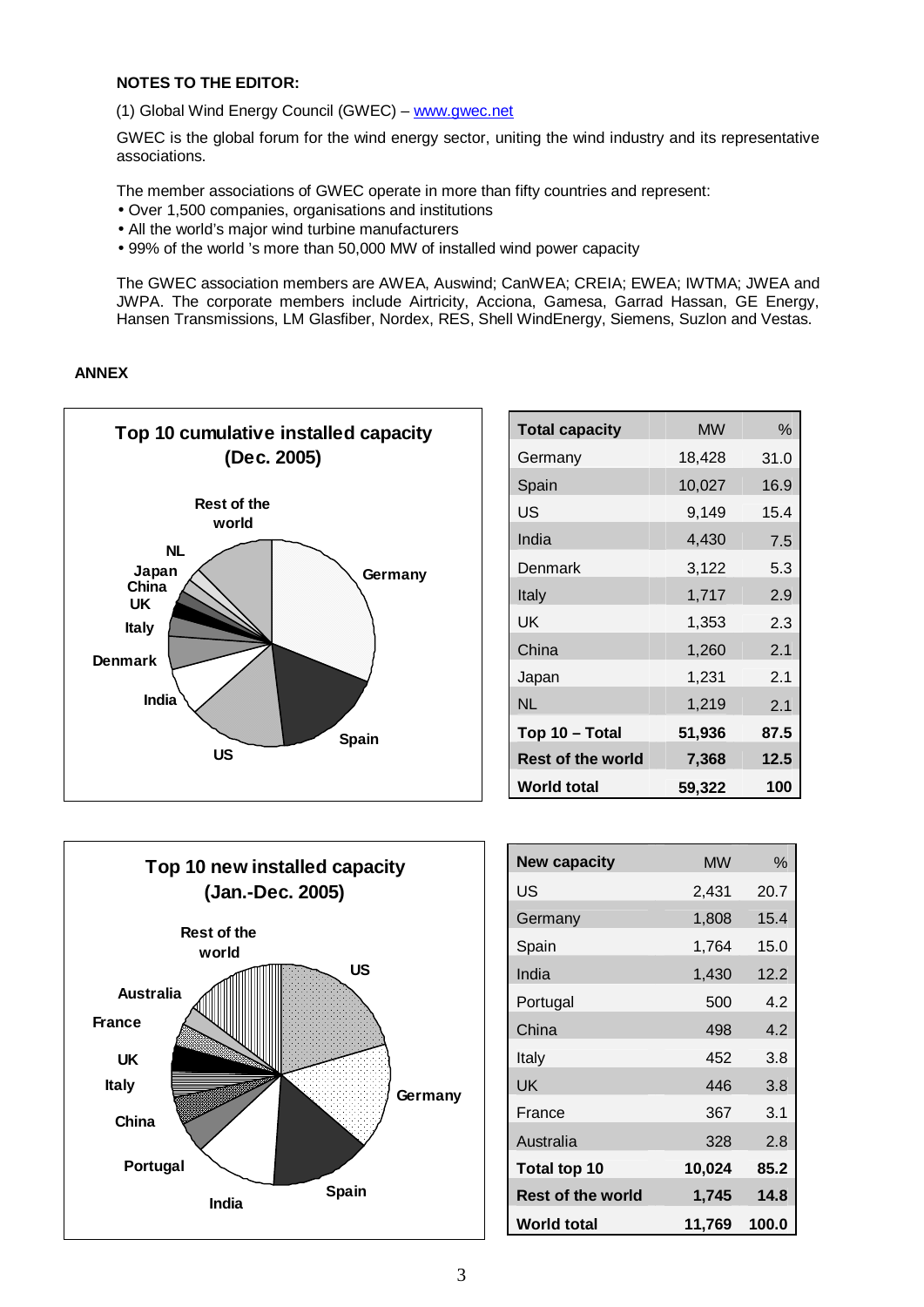